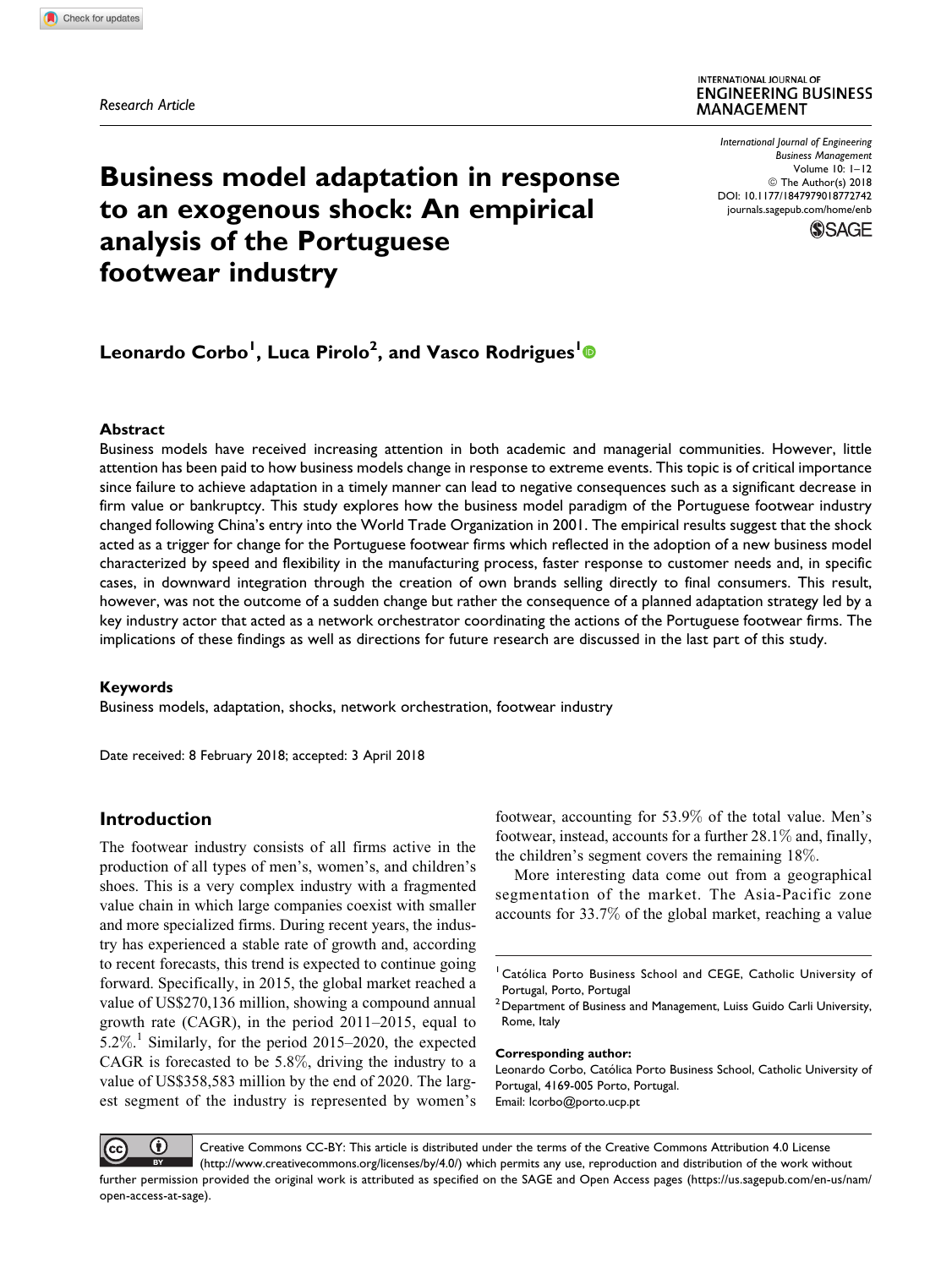of US\$91,163 million in 2015 and showing a CAGR of 9.4% during the period 2011–2015. In comparison, the European and US markets cover 28.3% and 24.9%, respectively, reaching values of US\$79,437 and US\$67,253 million in 2015. The main reason behind these interregional differences can be traced in the economic and financial crisis that affected more heavily US and European consumers over the period of analysis. As a consequence, Asia-Pacific countries have started relying increasingly less on exports and more on their domestic markets. This trend is expected to lead to a greater share of the global growth of consumer spending in the emerging markets in the coming years. In Europe, although growth remained weak, the market has seen some acceleration recently. Further increase is expected for the next 5 years, moving the CAGR from the current 1.3% toward 2.7%. United Kingdom, Germany, France, Italy, and Spain account for almost 60% of the European market with the first two countries expecting the highest growth.

The competitive environment is reflected in these figures especially from the point of view of the relationship with the final consumer. In fact, looking at the footwear retailing, the industry is highly fragmented, even if the market is dominated by large retail groups with a high degree of rivalry. One of the main competitive factors is represented by price. In fact, since it reflects the quality of the final product, pricing strategy is the principal mean to segment the market and draw niches of consumers. Moreover, like any other industry based on design and creativity, styles and brands are very useful instruments to compete with rivals on the market. The traditional footwear delivery, based on two seasons, is radically changing toward the fast-fashion environment. Although consumers recognize the value of a brand and the heritage of some firms acting in the industry, they are increasingly buying shoes on impulse and expect to see a more rapid change of assortment with diversity. Therefore, managerial efforts are turning on devising strategies that enable products to be created, manufactured, and delivered based on "real-time" demand.<sup>2</sup>

All these aspects are reflected in the business model concept that aims to understand how to create and deliver value for customers, generating, at the same time, value for the firm.<sup>3</sup> In other words, business models help to transform the top management's strategic decisions in operative actions. More recently, the business model concept has progressively attracted the attention of researchers and managers due to its increasing importance in coping with turbulent environments such as the footwear industry. Consequently, the business model is not only seen as the instrument to design value creation and distribution processes, but it also represents the means to plan and execute adaptation strategies. As such, it has been used to analyze firms' reactions to competitors' strategies or to adjust product characteristics to changing market preferences or consumers' behavior.<sup>4</sup> Nevertheless, to the best of our knowledge, this conceptual framework has not been properly developed to analyze the response of firms to exogenous shocks such as financial and economic crises or disruptive changes in the competitive environment. This article aims at filling this gap by focusing on one of the most significant events that hit the industry in the past decades: the entry of China into the World Trade Organization (henceforth WTO) at the end of 2001.

In order to study the effects of this rare event on the footwear industry business model, using both archival and survey data, a rich longitudinal analysis of the Portuguese footwear industry is conducted over a period of more than 20 years. This is a particularly interesting setting for several reasons. Portugal is a country with a long tradition in the footwear industry, mainly producing leather shoes destined to foreign markets with Europe being the main target of such exports. Moreover, although Portuguese footwear manufacturers, similar to other countries such as Italy and Spain, are small- and medium-sized, their average size is higher than the average of footwear manufacturers in the European Union. Finally, focusing on a localized territorial scope—such as Portugal—allowed us to analyze the local competitive environment more thoroughly and define the boundaries of our analysis.

The empirical outcomes highlight how the shock acted as a turning point that led Portuguese footwear producers to a relevant change in their business model, stressing features such as speed and flexibility in the manufacturing process, quicker response to customer preferences, and, in specific cases, the development of new product lines based on the creation of own brands offered directly to final consumers. The results point out to another important finding. The successful transition to a new business model in the postshock era was not the outcome of a spontaneous adaptation process but rather the result of a planned transition orchestrated by a key industry actor, Portuguese Footwear, Components, and Leather Goods Manufacturers' Association (APICCAPS).

### **Background**

The business model concept has gained increasing popularity over recent years and has become a frequent object of study in management research. For instance, a search of academic articles using the term "business model" revealed 166 such articles between 1975 and 1994, and 1563 between 1995 and 2000.<sup>5</sup> Despite the proliferation of studies on business models, there is still lack of consensus on what a business model is. One of the first definitions of the term business model was proposed by Timmers who defined it as "an architecture for the product, service and information flows, including a description of the various business actors and their roles; a description of the potential benefits for the various business actors; a description of the sources of revenues"  $(p, 2)$ . Later, definitions focused mainly on identifying the components of a business model. For example, Osterwalder and Pigneur argue that a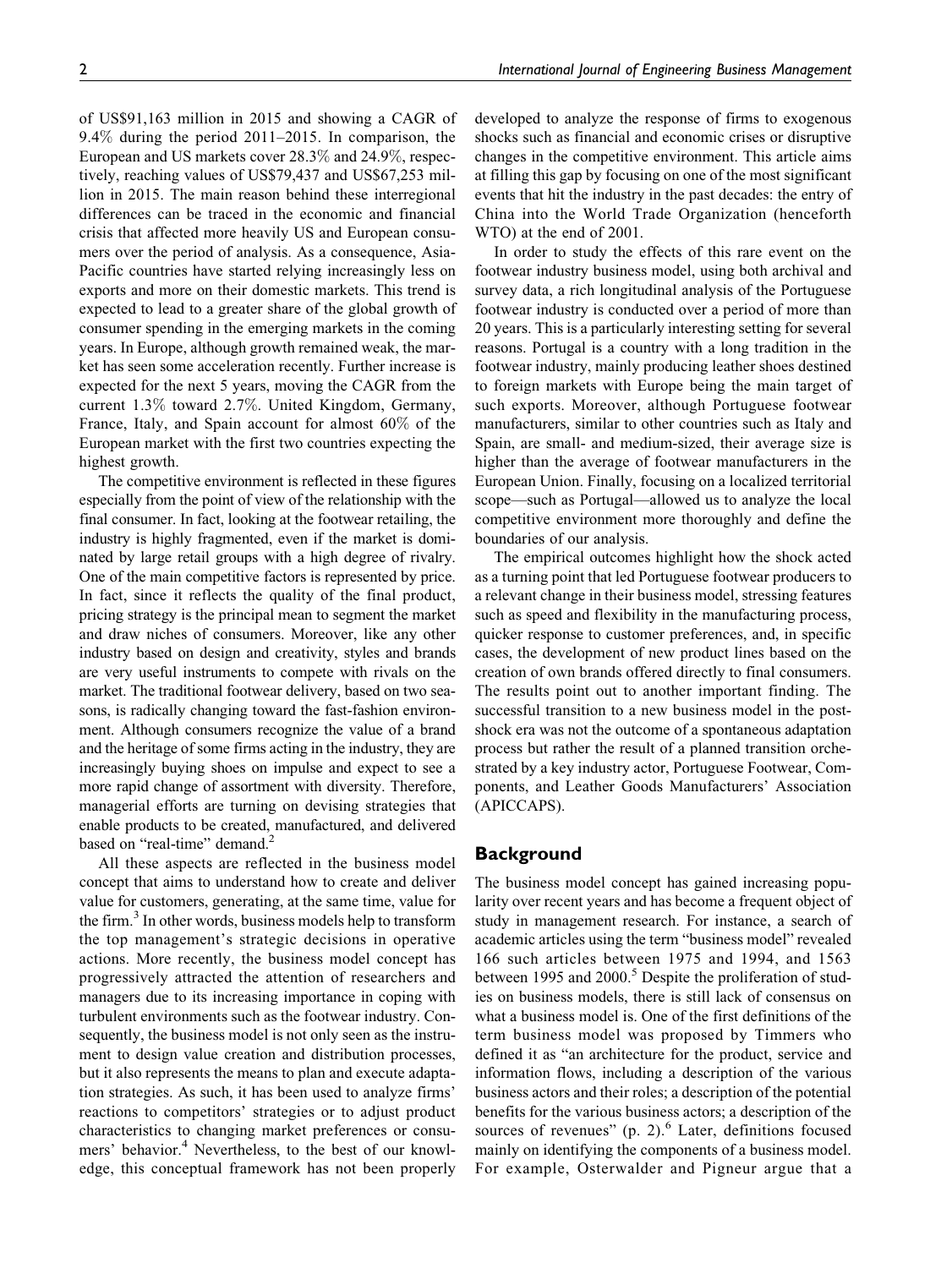business model can be described as a canvas through several basic building blocks that cover some of the main areas of a business, such as customers, offer, infrastructure, and financial viability that illustrate how a company intends to make money.<sup>7</sup> Similarly, Johnson et al. identify four elements of a business model (i.e. customer value proposition, profit formula, key resources, and key processes) that, when they work together, create and deliver value for customers.<sup>8</sup> Recent surveys of the literature on business models indicate that discrepancies in the uses of constructs, definitions, and operationalization are still present.<sup>9</sup>

One possible approach to solve the puzzle of which definition should be adopted is to choose the definition that best fits the empirical context in which a business model is analyzed. A finer-grained distinction could be, for instance, made by choosing which components of a business model to analyze based on industry characteristics. For instance, in a study of airline business models, components were identified starting from the business model conceptualization of Osterwalder and selecting among the nine components identified by this author the ones that would best describe an airline business model. $3$  This filtering process led to the selection, and in certain cases, renaming of the six most suitable components, including value proposition, revenue streams, network, distribution channels, fleet structure, and alliances.<sup>10</sup> Thus, a context-specific definition of a business model promises to provide a more precise identification of which elements or components should be considered in the analysis on a case-by-case scenario.

In this study, we follow the definition of business model proposed by Zott and Amit who proposed a relational view of business models, defined as the structure, content, and governance of transactions.<sup>11</sup> This definition is particularly suitable for the analysis of the relationships chain that involves manufacturers, distributors, and consumers. Specifically, given our interest in exploring business models in the footwear industry, we look at different models of production that can be described along a continuum having "scheduled-based production" and "ready-fashion" at the two opposite ends and "fast-fashion" or "semi-planned production" in the middle. Building on previous research, $12$ we adopt a definition that stresses the following elements as necessary parts of a business model: (1) market performance (measured in terms of total turnover), (2) customers (viewed as geographic target markets), (3) placement strategies to reach target markets, and (4) costs borne by firms.

# Business model adaptation and exogenous changes

Gradually, research on business models has been moving from a static to a dynamic view of business models. In other words, instead of describing a business model in a particular moment of time, scholars have begun to examine how business models evolve, change, and reconfigure over time. While this nascent stream of literature has been focusing

mainly on business model innovation, other terms have started to appear such as "evolution," "reconfiguration," and "adaptation." $13-15$  While innovation, when attached to business models, is defined as the process by which firms actively innovate their business model to disrupt market conditions, the focus of this article is on how business models change in response to an external trigger. These changes have been defined as business model adaptation, that is, the process by which firms align their business model with a changing environment.<sup>15</sup>

The idea that firms respond to external stimuli by changing or reconfiguring their strategy and practices is well established in the literature. With respect to business model adaptation in response to external stimuli, previous research has analyzed how business models adapt to changes in the competitive environment and changes brought by new technologies.<sup>16,17</sup> Other studies have linked changes in business models to unusual events or shocks. For instance, using a large sample of Norwegian firms across several industries, Saebi et al. studied how managers introduced changes in their business models such as increasing sales efforts to new customer segments in the aftermath of the  $2008$  financial crisis.<sup>15</sup> Using a qualitative approach, Bogers et al. studied business model evolution by looking at one single firm in the airline industry.<sup>18</sup> Despite using distinct methodological approaches, both studies reached the conclusion that business models are not immune to external changes.

The limited amount of studies linking business model adaptation to the external environment calls for more studies in this domain. This topic is of critical importance as failure to adapt business models on time can result in diminished returns and, in extreme cases, in bankruptcies and firm death. An interesting opportunity is provided by the possibility to study how and if new business model paradigms emerge in the aftermath of exogenous events. Previous research has documented that disruptive changes, such as in case of exogenous shocks, interrupt equilibria making it possible for novel organizational mutations, intentional or random, to take hold.<sup>19</sup> Subsequent periods of flux endure until a dominant design emerges. This punctuated-equilibrium perspective studies firm evolution as being composed of two distinct and recurring phases: (1) long periods of quasi-equilibrium, during which firms make small changes in structure and activities and 2) brief periods of disequilibrium, during which deep change can take place.<sup>19,20</sup> In light of these theoretical developments, we posit that business model adaptation could result in the establishment of a new and shared dominant business model paradigm following a shock.

# Business model adaptation and central network actors

What is the role of networks in the process of business model adaptation? This is an important yet understudied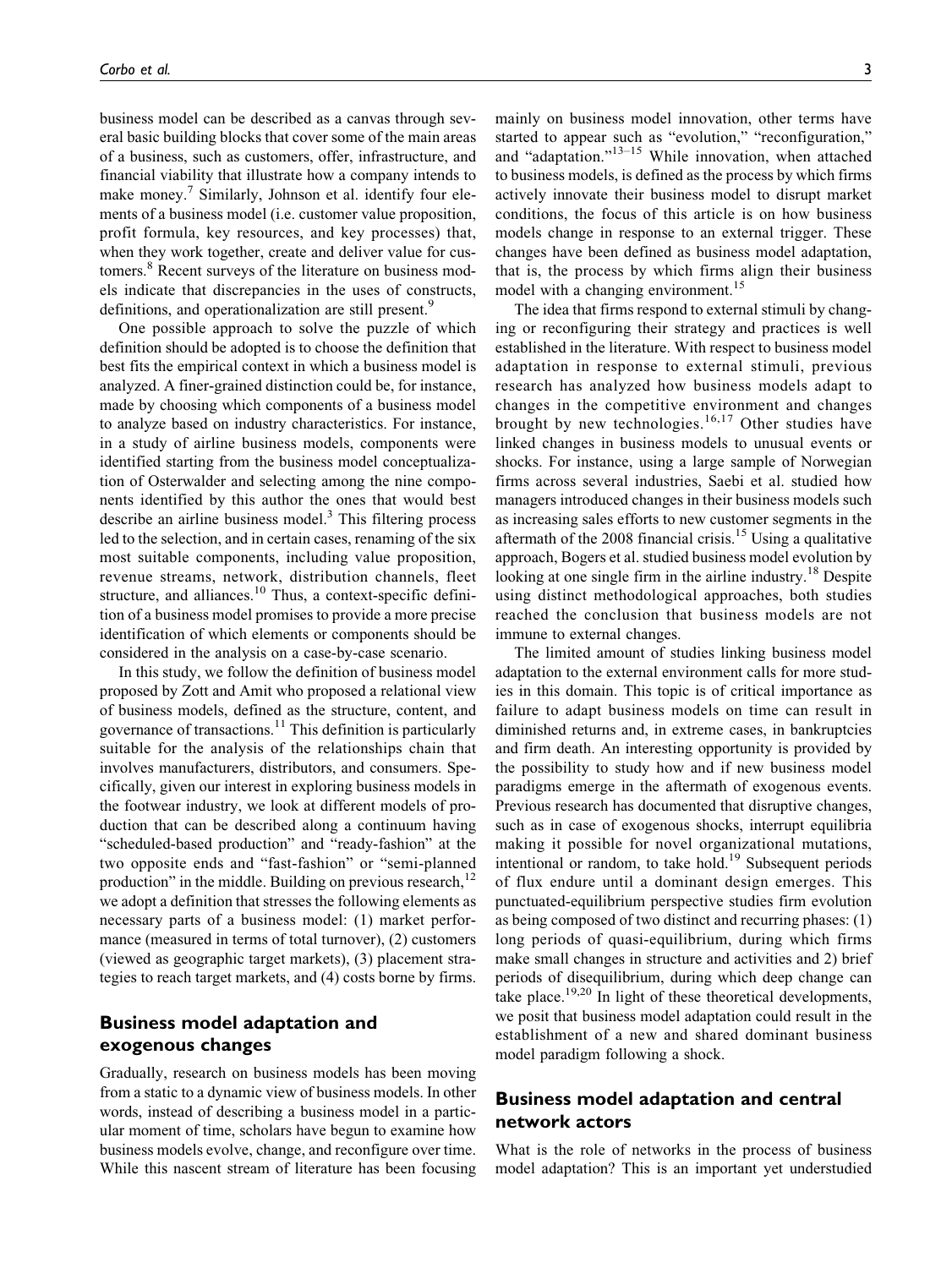question since firms are embedded in networks made of competitors, collaborators, suppliers, and institutions, among others that affect firm strategy and behavior.<sup>21</sup> Thus, we argue that the choices firms make with respect to their business models may be influenced by their networks (i.e. the ties they maintain with other actors). While networks emerge and develop as actors make choices about whom to connect with and what to transact without being guided by any specific actor, other networks are intentionally shaped by one or more actors.<sup>22,23</sup> Evidence of this latter form of networks has been found, for instance, in supply chain networks as well as in entrepreneurial networks and innovation networks. $24-27$  Orchestrated networks are characterized by the presence of key agents also known as network "orchestrators" that "act as a broker to plan and coordinate the activities of the network as a whole. $"^{22}$ 

Orchestration can take two separate forms—closed- or open-system orchestration—depending on the role played by the central network agent.<sup>28</sup> Closed-system orchestration is the set of purposeful and deliberate actions undertaken by key agents to coordinate and harness "the dispersed resources and capabilities" (p. 659) of network members.<sup>29</sup> These key agents are typically self-interested and have as a primary goal the maximization of their own benefit. Such actors are often referred to as hub firms or anchors<sup>30</sup> and can be found in R&D consortia as well as government-sponsored programs. In an open-system orchestration, instead, central actors in the network are mainly focused on supporting members' dispersed and largely independent search for new business opportunities rather than trying to extract value from members as in the case of closed-system orchestration. Business incubators and associations of small- and medium-sized enterprises are examples of open-system orchestration.

Finally, previous research has indicated that orchestration should be considered as a set of evolving rather than static actions. $31$  However, the same authors consider network orchestration as an endogenous process where the orchestrator works to address emergent dilemmas disregarding the possibility that action could also be triggered by external and episodic events. This, we believe, is an important limitation which we address here by proposing that the ability of an orchestrator to influence the evolution of an industry network is also driven by external changes.

# Data and methods

This research aims to explain how the business model paradigm of the Portuguese footwear industry changed in the face of an exogenous rupture in the system: China's entry into the WTO in 2001. To do so, we build on a case-based method that is particularly suitable for understanding poorly understood phenomena<sup>32</sup> with multiple and complex elements that evolve over time.<sup>33</sup> Our choice of a longitudinal approach with a single case study<sup>32</sup> is

4 International Journal of Engineering Business Management

grounded in the fact that this approach is particularly suitable for studying the evolutionary processes of business models.<sup>13</sup> Our study extends over the period 1995–2016, although our main focus is on the years preceding and following China's entry into the WTO in 2001. We identify three subperiods that reflect our interest in exploring changes in business models before (1995–2001), during (2002–2005), and after (2006–2008) the shock.

We draw on several data sources that include both survey data as well as data obtained from APICCAPS' annual reports, and EUROSTAT. Financial and accounting information was obtained through the Sistema Anual de Balances Ibéricos (SABI) database which holds accounting data on Iberian companies. SABI's data are available only from 2002 onward which does not allow us to compare the pre- and post-shock results in terms of market performance. However, this should not be a problem as previous studies have also limited their analysis to post-shock effects.<sup>15</sup> These data are then confronted with the results from the quarterly business conditions survey that has been administered to the members of APICCAPS on an ongoing basis since 1995. We have therefore access to both primary and archival data which allows us to triangulate different sources effectively.

We chose the Portuguese footwear industry for our case study for several reasons. First, the firms populating the Portuguese footwear industry were not immune to the significant changes that took place in the external environment following China's entry into the WTO in 2001 and reacted to them by modifying the way they delivered and captured value (i.e. their business model), making it an ideal context in which to study how shocks affect structure and strategy. Second, this setting is attractive because orchestration processes were central to how firms reacted to the shock, thus illustrating how business associations add value for their members. $32$  Finally, several contributions have used the broader fashion industry as an empirical setting,  $2,34$  including contributions focusing specifically on business models in the footwear industry. $^{1}$ 

### The Portuguese footwear industry

Although footwear production has a long tradition in Portugal, in the last 20 years, the industry went through a profound transformation and is often presented as one of the Portuguese economy's success stories. Footwear now accounts for more than 6% of the country's manufacturing employment and almost 4% of Portuguese exports. Portuguese footwear exports have the third highest unit price among the world's leading exporters, after Italy and France. This is partially explained by Portuguese specialization in leather footwear which is an expensive material compared to other countries, such as Spain, that export a higher proportion of rubber, plastic, or textile shoes. Around 95% of the Portuguese footwear manufacturers'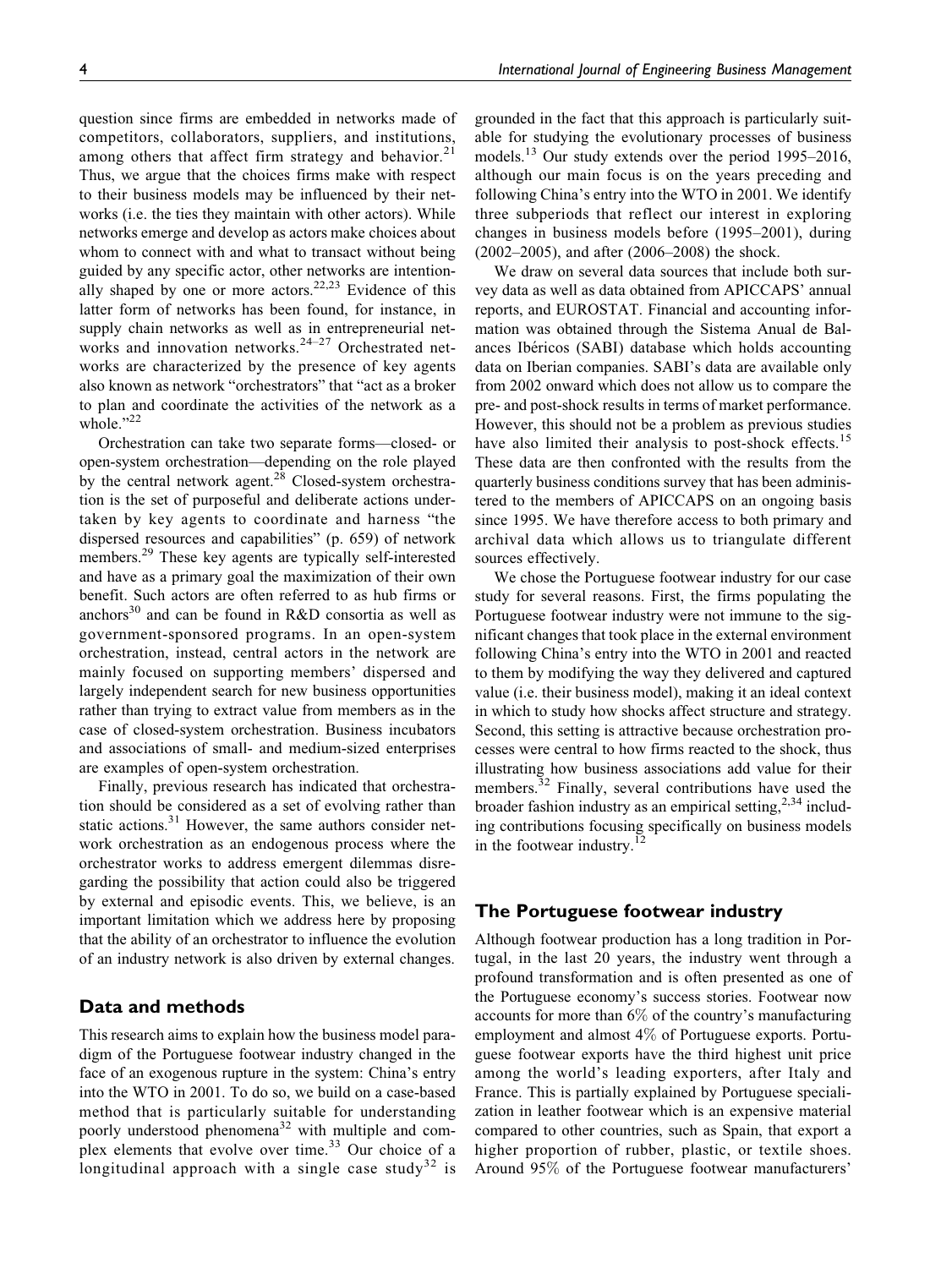

Figure 1. The vertical structure of the footwear industry.

Table 1. Overview of the Portuguese footwear industry evolution (1974–2014).

| Years                                        | 1974   | 1984   | 1994   | 1999   | 2004   | 2009   | 2014   |
|----------------------------------------------|--------|--------|--------|--------|--------|--------|--------|
| Number of companies                          | 673    | 97 I   | 1635   | 1645   | 1432   | 1346   | 1441   |
| Employment                                   | 15.299 | 30.850 | 59.099 | 53.375 | 40.255 | 32.510 | 38.594 |
| Gross production value (million $\epsilon$ ) | 12     | 319    | 1620   | 1731   | 1471   | 1415   | 1886   |
| Exports (million $\epsilon$ )                |        | 164    | 1284   | 1486   | 1273   | 1232   | 1846   |

production is destined to foreign markets, with Europe being the main target of such exports.

Although Portuguese footwear manufacturers, similar to other countries such as Italy and Spain, are mostly smalland medium-sized, their average size is 26 employees which is higher than the average of footwear manufacturers in the European Union. The Portuguese footwear industry is prevalently located in the north of the country and is organized into two geographic clusters separated by some 80 km: the towns of Felgueiras and Guimarães forming one and the towns of Feira, São João da Madeira, and Oliveira de Azeméis forming the other. These two clusters account for about 75% of the sector's employment and exports. This geographic concentration has been a key strategic advantage for the industry, allowing for an easier access to services and materials needed for the production, a faster diffusion of knowledge, and the creation of both formal and informal networks.

Most Portuguese footwear firms specialize in shoe manufacturing itself, not being present in upstream or downstream segments of the industry nor on the related leather accessories industry. However, sometimes, especially in the case of larger firms, a few players have integrated downward, retailing shoes under their own brands. There

are also several cases of quasi-integration, both upstream and downstream, with legally independent firms, owned by common shareholders, being present at different levels of the value chain. Figure 1 shows an overview of the vertical structure of the industry.

# Adapting to an exogenous shock

Between 1974 and 1994, the Portuguese footwear industry developed at fast pace: the number of companies increased by 143%, employment by 286%, production by 626%, and exports by more than 1600% (Table 1). Portuguese lowproduction costs, particularly labor costs, coupled with easy access to large markets resulting from proximity and, since 1986, membership in the European Economic Community, sustained this growth. These conditions guaranteed the international competitiveness of local producers and attracted foreign investment from countries such as the United Kingdom, Germany, Denmark, and France. The main value proposition of Portuguese firms, in this period, was to deliver long series at low prices for large global brands and retailers such as Marks & Spencer. Several international brands, such as Clarks (United Kingdom), Rohde (Germany), and ECCO (Denmark), had their own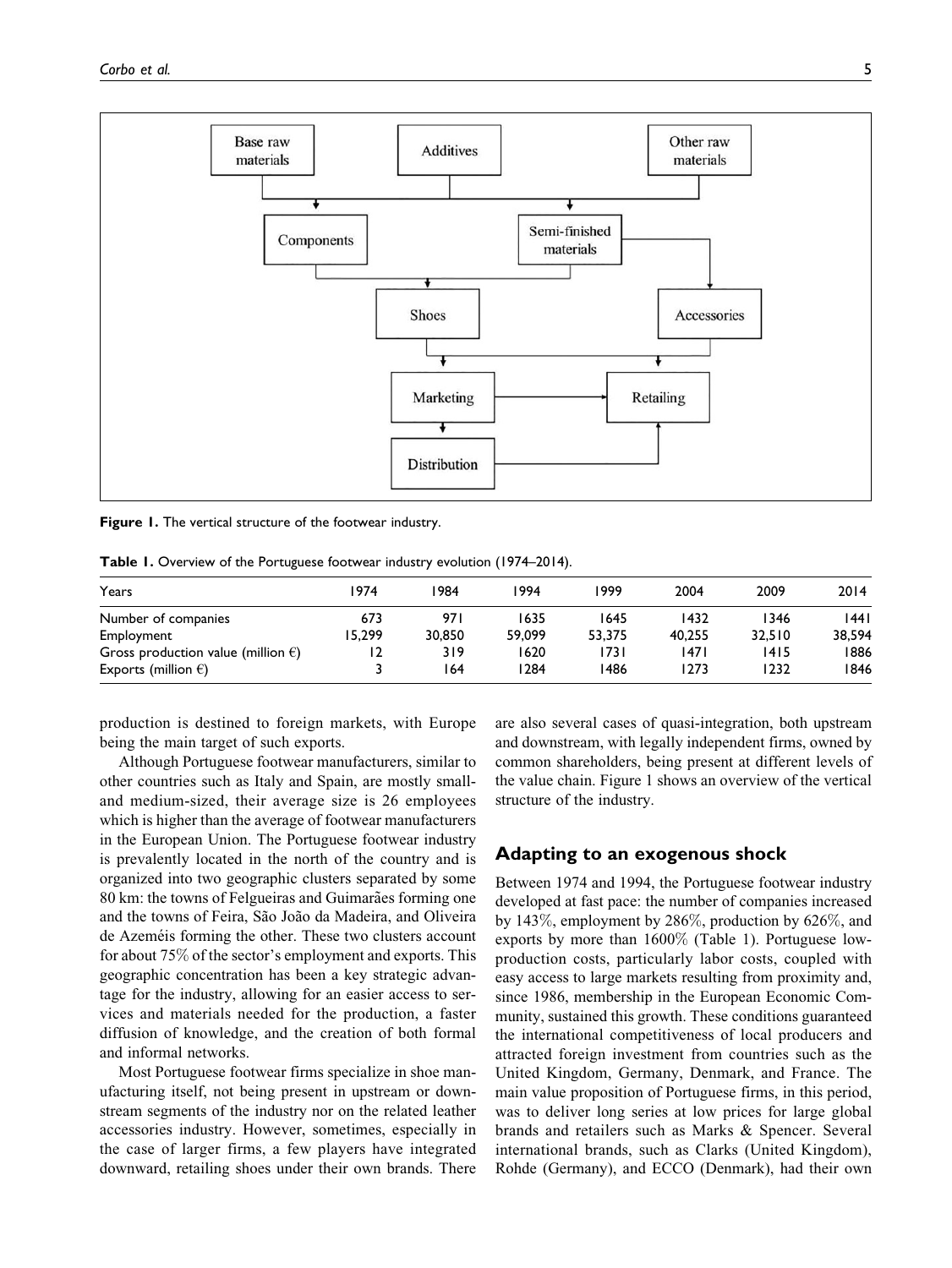

Figure 2. Quarterly business conditions of the Portuguese footwear manufacturers. WTO: World Trade Organization. Source: elaborated from APICCAPS data.

manufacturing facilities in Portugal, which were among the largest of the Portuguese footwear industry.

This state of affairs was disrupted by China's accession to the WTO in 2001. China offered much lower labor costs and a productive capacity that Portugal could not match. Building on its economic reforms, China was able to rapidly expand trade and attract high levels of foreign investment, just like Portugal had previously done, but on a much amplified scale. Between 2000 and 2005, the Chinese footwear exports increased by 120%, raising China's share of the world footwear market from 21.6% to 30.7%, and this trend continued in the following years. This put enormous pressure on European producers and particularly on Portuguese producers that saw their competitive advantage overturned.

We treat China's entry into the WTO as an exogenous shock affecting the Portuguese footwear industry and study how Portuguese firms responded by implementing significant changes in their business model. The analysis of footwear business models is structured following the approach proposed by Pirolo et al. who define business model in this industry as a model that comprises four dimensions, namely market performance, customers, placement strategies, and costs.<sup>12</sup> Given our interest in understanding how and if the footwear business model changed in the aftermath of China's entry into the WTO, we follow previous studies by focusing on each dimension individually before detecting an overall change in the business model. $35$ 

China's accession to the WTO had a double negative impact on the Portuguese footwear industry. On the one hand, Portugal lost appeal to large international buyers for whom the production cost economies obtained in Asia for large orders more than compensated any additional transportation costs. As a result, Portugal was no longer competitive for buyers looking for long series at low prices and the increased competition resulted in a decrease in Portuguese producers' market share. On the other hand, several large foreign firms closed their factories in Portugal or significantly reduced their activity, and transferred them to Asia.

The impact of the shock on market performance is evident in the responses to the question "How were the business conditions for your firm in the previous quarter?" included in APICCAPS' quarterly business conditions survey. The results (Figure 2) clearly indicate a sharp deterioration of perceived conditions between 2002 and 2005. However, this is followed by a recovery from 2006 through 2010—except for the immediate aftermath of the 2008 global financial crisis—and a relatively stable, predominantly positive, situation since then which is indicative that the Portuguese industry was able to reestablish its competitiveness on new grounds. A sharp decline in 2002–2005 is also visible when analyzing data on footwear production, in volume (Figure 3). The decline is followed by a milder fall up to 2010 and a clear recovery from then on. Recovery starts earlier, already in 2005, if the value of production is considered instead, as the unit price of Portuguese footwear has been growing consistently, which is further evidence that the industry was able to find a new successful business model. Data on footwear firms' turnover and profit extracted from SABI, although only available from 2002 onward, show a pattern that is consistent with the previous results. The average turnover of the top 100 firms in the post-shock window was 30% higher than that in the shock period, while their average profit was 114 times higher. We performed several analyses using different sample sizes but did not find significant variations.

The impact of the shock is also clear in terms of geographic target markets. Portuguese footwear firms had been traditionally exporting to clients located in neighboring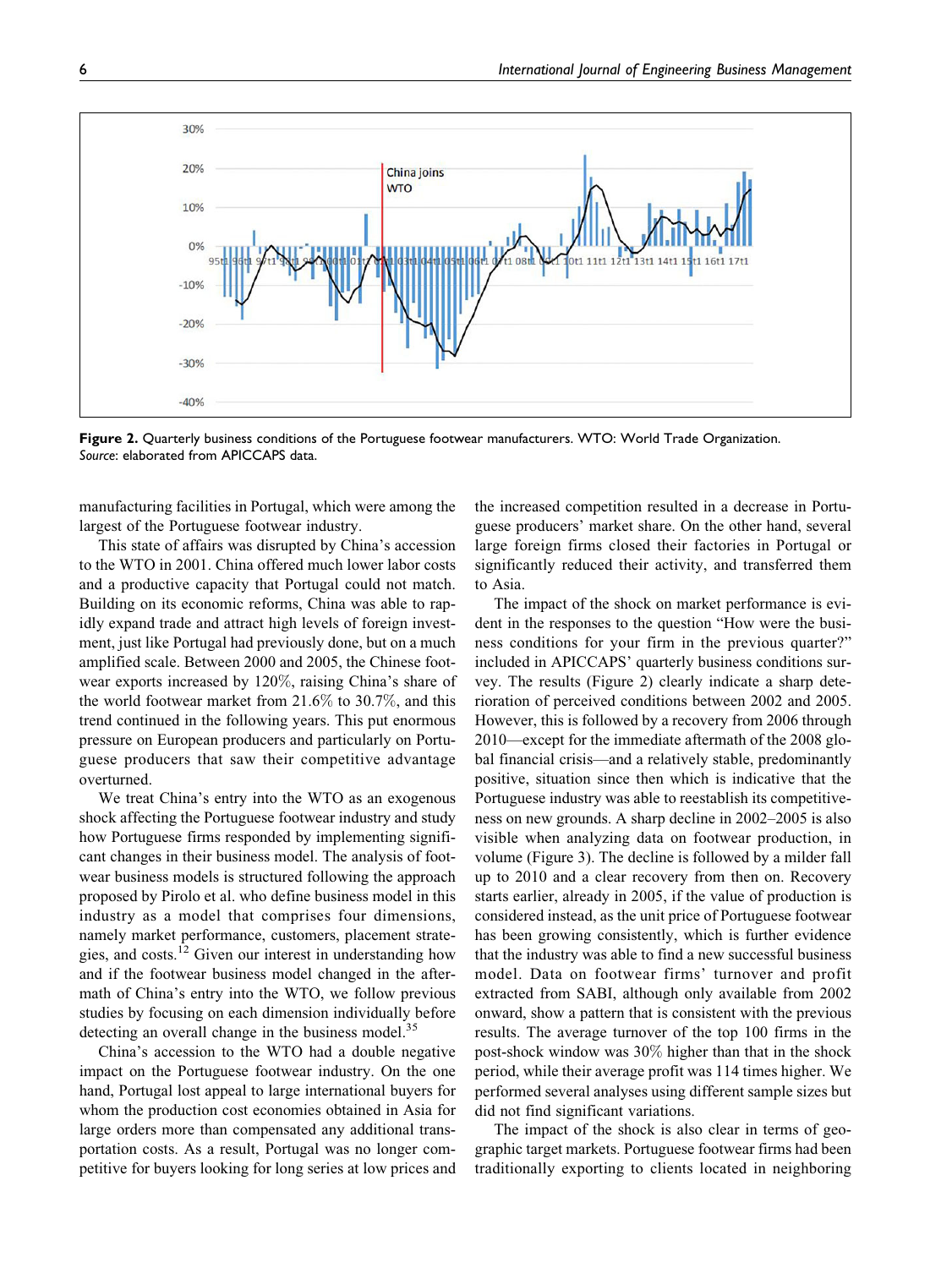

Figure 3. Annual production in pairs of the Portuguese footwear manufacturers. WTO: World Trade Organization. Source: elaborated from APICCAPS data.



Figure 4. Top 5 markets for the Portuguese footwear manufacturers. WTO: World Trade Organization. Source: elaborated from EUROSTAT data.

countries, confirming that geographical proximity facilitates buyer–supplier relationships.<sup>36</sup> The shock reinforced this behavior. In fact, the percentage of Portuguese footwear exports going to the European Union went up from 67% in the pre-shock period to 74% during the shock and 81% in the post-shock period. This result was also largely due to the increased Chinese competition that made it harder for the Portuguese firms to compete in large non-European markets such as the United States and because the competitive advantages that the Portuguese firms developed under the new business model were particularly effective at moderately short geographic distance. But, inside Europe, the relative importance of some markets changed quite dramatically. In 1999, one year before China joined the WTO, the United Kingdom was still Portugal's largest export market and, together with Germany, represented almost half of Portuguese exports. By 2005, this was down to one-third and the United Kingdom had fallen to the third place among main markets (Figure 4). Besides the top 5 markets, exports to Denmark, another relatively important market, followed a similar trend. These results are directly justified by the closure or reduction of activity of the Portuguese factories of firms such as the United Kingdom's Clarks, Germany's Rohde, and Denmark's ECCO, and by the fact that the United Kingdom and Germany became important buyers of Chinese footwear.

As these countries' share in Portuguese exports fell, others' have increased. More specifically, France became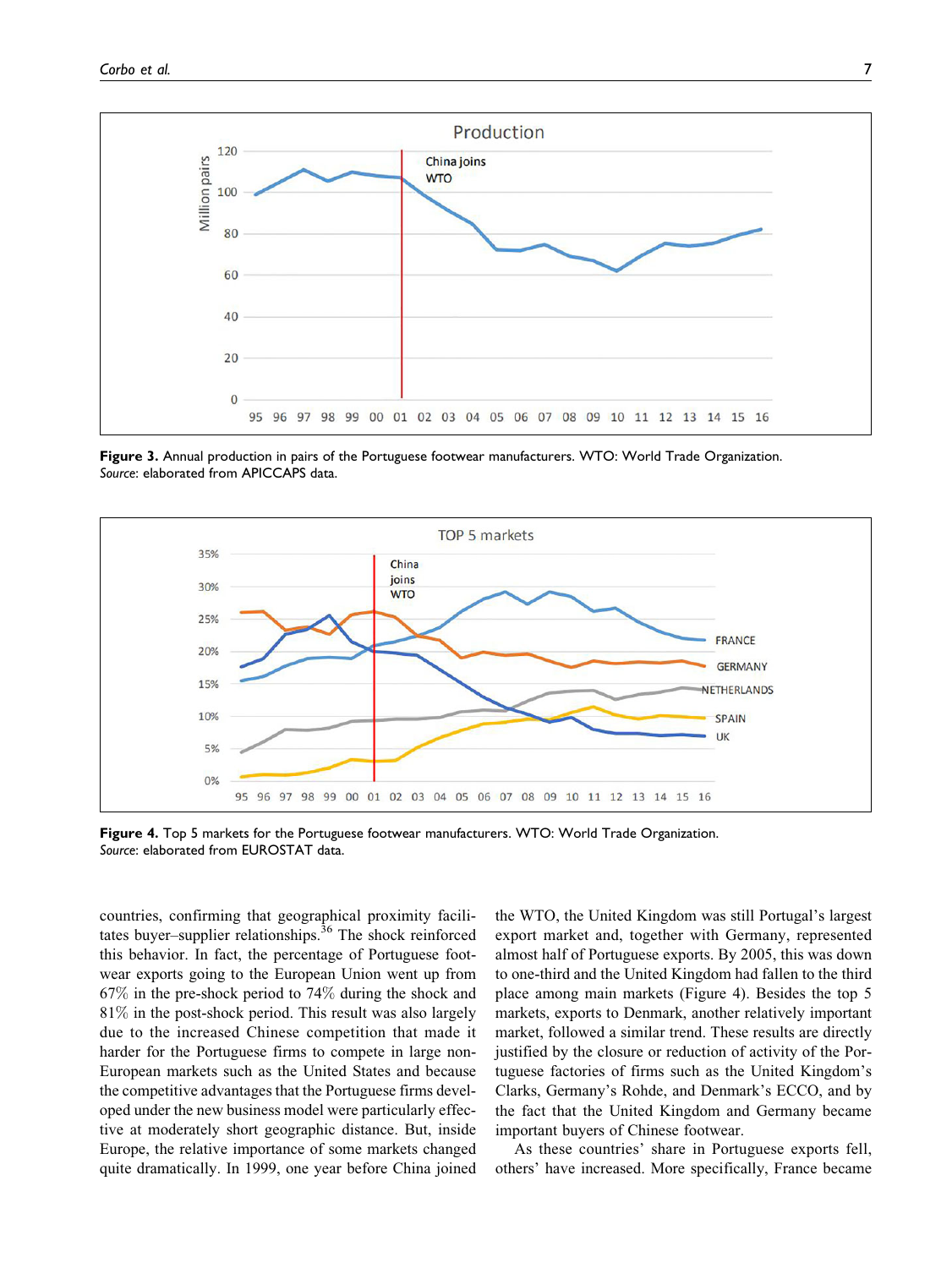

Figure 5. Commercial strategy of the Portuguese footwear manufacturers. WTO: World Trade Organization. Source: elaborated from APICCAPS data.

the main market for Portuguese footwear, with its share going from an average of 18% in the pre-shock period to 28% in the post-shock period. The Netherlands and Spain also gained considerable share. Being unable to compete head-to-head with the Chinese footwear producers in the supply of large orders, Portuguese manufacturers adapted their business model by focusing on market segments of lesser volume but of greater value added. Rapid response and flexibility in production, accepting very small orders, became key to their market positioning and were particularly relevant for nearby buyers such as those located in Spain and France. Portuguese footwear firms also invested considerably in the development of their own collections, instead of passively responding to buyers' requirements, and some invested in the creation of their own brands. Additionally, they started competing for the orders of smaller retailers instead of the large international brands as done previously. By 2009, while the Portuguese export value was about 10 times smaller than the Chinese one, its average export price was about 8 times higher. $37$ 

The new business model required a significant change in the commercial strategy of Portuguese footwear firms. In the past, these firms had mostly worked as subcontractors for a few large buyers that required little active commercial activity. This meant that often it would be the buying firm, or some intermediary working for it, that would contact the manufacturers asking for a particular order. Following the shock, instead, the Portuguese footwear manufacturers had to actively seek customers for their own collections which they did by stepping up international promotion initiatives (Figure 5). The number of companies attending international fairs as well as the number of international events with Portuguese presence almost doubled in the post-shock period compared with the pre-shock period. This finding



Figure 6. Registration requests supported by CTCP. Source: elaborated from APICCAPS data.

confirms previous theoretical research arguing that managers are more motivated to take action and break inertia when confronted with uncertainty.<sup>38</sup>

Additionally, many firms invested in creating new brands, such as the Lemon Jelly brand launched by Procalcado, or buying existing ones, such as the acquisition of the British Fly London by Kyaia. In terms of distribution, a large number of Portuguese footwear producers rely either on a private distribution network or on intermediaries, and very few brands use flagship stores to distribute their products, a pattern that is consistent with previous research in other contexts such as Italy.12 Another aspect suggesting a more proactive posture of Portuguese footwear firms is their behavior in terms of protection of intellectual property, which has little tradition in the industry. In 2002, the Footwear Technological Centre of Portugal (CTCP) set up an office to assist firms on such matters, and in the following years, the registration of brands, models, and patents increased exponentially, as the Portuguese footwear brands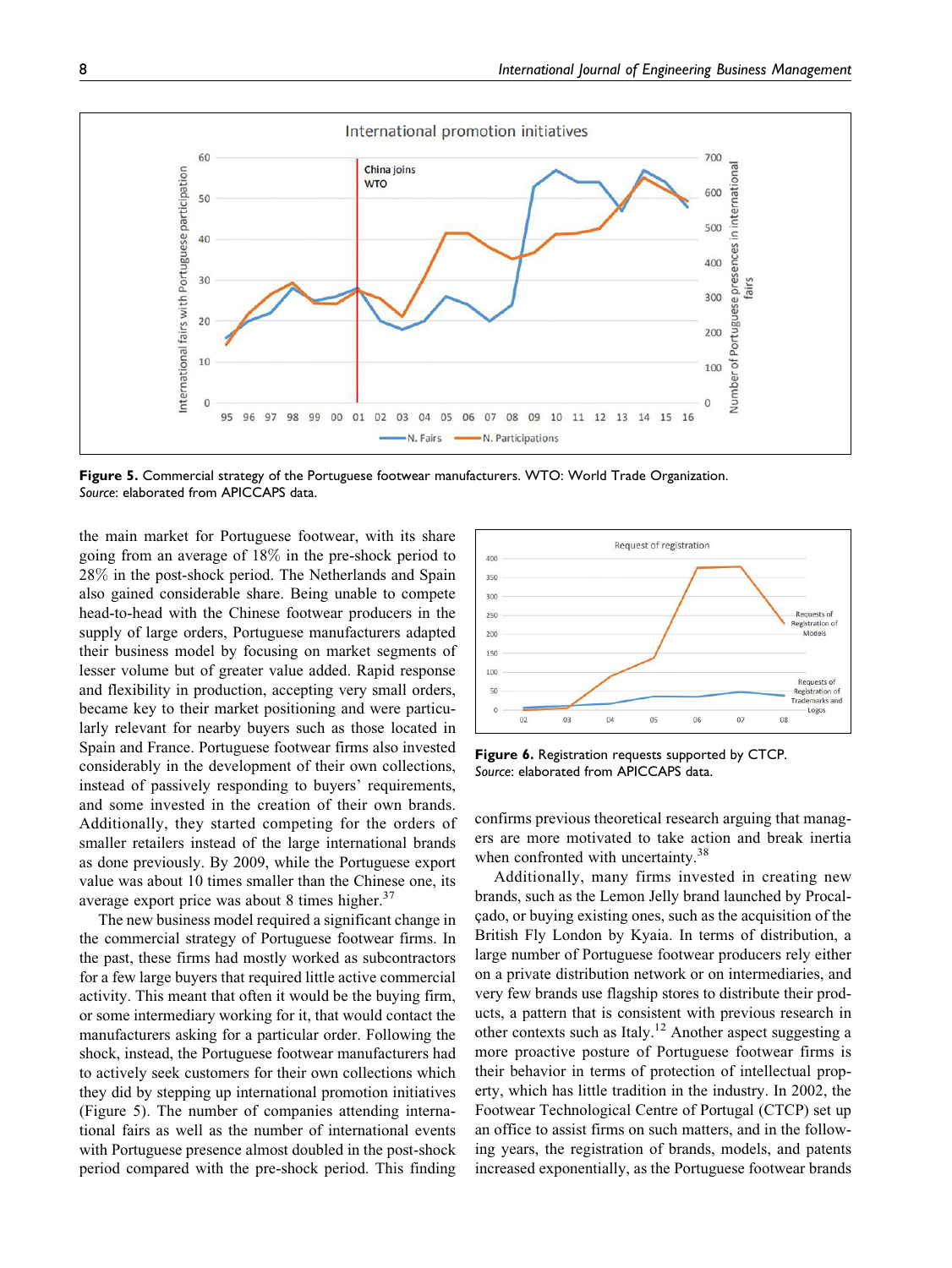

Figure 7. Illustration of the Portuguese footwear business model adaptation. Note: This figure is not based on actual measurements but rather meant for illustrative purposes.

became increasingly a desirable target for imitation and counterfeiting (Figure 6).

The available evidence does not suggest that the shock significantly changed firms' cost structure. It might be suspected that the new business model, with average shorter orders and more demanding development and commercial activities, might have required higher labor costs as a percentage of turnover. However, our data do not confirm this. If anything, this percentage fell moderately in the postshock period (2006–2008). Several factors may have contributed to this result. During the shock period, due to legal restrictions on layoffs, firms accumulated slack, which somewhat increased their labor costs. Slightly increased sales and exports in the post-shock period may therefore have allowed for a reduction of their weight on turnover. Confirming this, average labor costs again increased in 2009, when production fell anew. On the other hand, many of the foreign-owned firms that left Portugal in the shock period were, in relative terms, among the best-paying employers. By itself, their departure will then have led to a reduction in average labor costs. Further, their departure greatly reduced demand and increased supply in the footwear labor markets, changing the equilibrium to employers' advantage.

In a nutshell, the Portuguese footwear industry responded to the external shock by embracing new competitive logics which consisted in the transition from a "passive" business model, in which firms responded to large orders placed by few large buyers such as international retail chains and multinational footwear brands that would specify the design of the shoes to be produced, to an "active" business model, in which producers develop their own collections to be sold mainly to small retails chains, either under producer brands or on "private label," and compete mostly on quality, design, and rapid response. This change required the development of new competences

in product development, operations, logistics, as well as commercial activities. As a result, production and exports have been growing consistently over the last 7 years. These endogenous changes, however, were coupled with several initiatives orchestrated by APICCAPS which together resulted in an effective adaptation on the part of these firms.

### APICCAPS as a network orchestrator

APICCAPS, the Portuguese footwear manufacturers' association, was created in 1975. A distinguishing feature of APICCAPS, among Portuguese trade associations, is that since its inception, it did not limit itself to be an advocate for the industry. Since 1978, every 5–7 years, the association has published a strategic plan for the Portuguese footwear industry that guides its activity and tries to orchestrate the efforts of an industry composed of more than 1000 firms. These plans are the result of widely participated processes in which the association spends considerable time and resources, with the benefit of increased legitimacy. In these 40 years, these plans have inevitably evolved but a few common themes remain and have set the course for the industry and the way it dealt with the external shock analyzed here: acceptance of competition, innovation, and internationalization. Unlike many of its counterparts, in Portugal and abroad, APICCAPS did not take a purely defensive stance toward foreign competition. Instead, it embraced competition leading to a Schumpeterian renovation process and tried to stimulate its members to prepare for challenges ahead. Innovation and international promotion have been two priorities in terms of its activity.

Innovation efforts are mostly conducted through CTCP in which APICCAPS participates. Through CTCP, the association has been promoting R&D programs through a model where, for each initiative, a consortium is created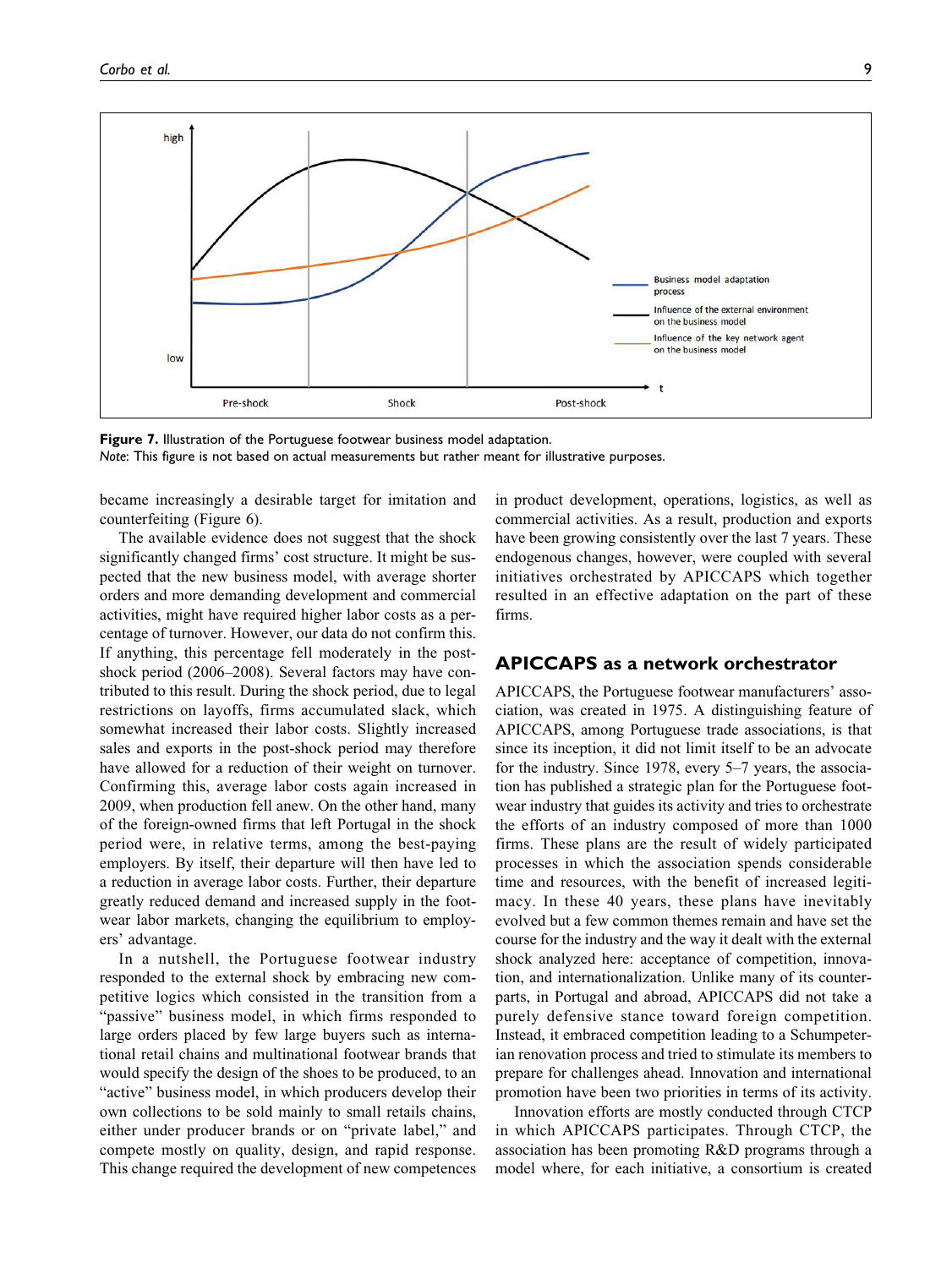involving scientific institutions, technology producers, and potential users of the technology. A particularly successful initiative, for example, was the Portuguese Footwear Factory of the Future (FACAP) program between 1995 and 1999 that led to the development of multiple equipment for the industry. Anticipating problems ahead, the generation of solutions that would increase productive flexibility was a central goal of the program. FACAP was key to the development of water jet leather–cutting technology which was extremely significant for the increase in flexibility of Portuguese footwear manufacturers and, therefore, instrumental in the response to increased competition from Asia.

For more than two decades, APICCAPS has been incentivizing and supporting its associates to develop international promotion initiatives. In the first stages of these efforts, when Portuguese firms had very little experience in dealing with international markets, this was done mostly through the organization of a professional fair in Portugal, MOCAP, through which the association tried to attract international buyers. Progressively, however, the focus was moved to the participation in fairs abroad. APICCAPS plays a dual role regarding these activities: on the one hand, it negotiates the Portuguese participation with the organizers, logistic providers, and other suppliers, allowing associates to benefit from increased bargaining power, and on the other, it tries to obtain external funding to support this sort of initiative. The main trigger to this shift has been once again China's accession to WTO which increasingly made it clear that the presence abroad was more effective than attracting buyers to Portugal. Therefore, the industry stepped up its efforts abroad, by involving more firms in fairs and by including more fairs in the promotion programs (Figure 5). Such behavioral change was driven not only by the necessity to serve new markets but also by a higher recognition by these firms of the role that the association could play as a tertius iungens between Portuguese footwear companies and new clients.<sup>39</sup> Thus, the shock legitimated the role of APICCAPS as a network orchestrator as the Portuguese footwear companies realized the value of a higher level of embeddedness in the global footwear industry network compared to a more peripheral position. Figure 7 summarizes our findings by illustrating the coevolution of business models, the network orchestrator, and the external environment.

## Conclusion

Adopting a dynamic approach to the study of the business model, this article explored how business models change in response to variations in the competitive environments. More specifically, the results of the study indicate that, on the one hand, new relevant business models emerge in response to exogenous events that affect the industry and on the other hand, the emergence of these new business models may be influenced by the social structure in which firms operate. To explore these intuitions, the Portuguese

footwear industry has been chosen as the empirical setting, analyzing how firms in this industry modified their business model when faced with a major exogenous event represented by the entry of China into the WTO in 2001.

The Chinese accession to the WTO can be considered a disruptive occurrence because it put significant competitive pressure on European footwear manufacturers, particularly impacting those that were highly exposed to international markets such as the Portuguese ones. This has led the Portuguese footwear companies to review their business model in order to cope with the price-based competition of Chinese producers. Among all the changes adopted by the Portuguese footwear producers, perhaps the most noteworthy is the adjustment made in their commercial strategy. Portuguese footwear producers, traditionally, responded to large orders placed by a few large international buyers. In the aftermath of the shock, this "passive" business model was replaced by an "active" model in which manufacturers put more emphasis on design and marketing activities with the goal to sell their products to small retailers and distribution chains. This process required the development of new competences in product development, operations, logistics, as well as commercial activities which was gradually achieved through the support of a key industry player—APICCAPS—that orchestrated the network of relationships inside the industry. In sum, this change in business attitude by the Portuguese footwear firms indicates that severe negative shocks require an equally strong response, based on an adaption strategy aimed to align firms' business model with the changed competitive landscape in a rapid and effective way.

As with any research, this study comes with some limitations that outline the directions for future research. First, the nature of the exogenous shock we focused on in this study may pose some limitations to the generalizability of our results. Although China's entry into the WTO took place in 2001, disrupting significantly the equilibria of the footwear and other manufacturing industries, this event and its consequences were to a high extent predictable. Thus, our results could represent an optimistic account of footwear firms' ability to adapt their business models in the face of an exogenous shock. To that respect, it would be interesting to explore in this or other settings business model adaptation in the aftermath of an exogenous and unexpected event.

Second, it is important to underline that most of the Portuguese footwear production relies on the use of leather, corresponding to 80% of the pairs produced and to 90% of the production value in 2016, for example. Heavy specialization in high-quality materials has been a source of competitive advantage for Portuguese footwear producers in the past years and helped these firms weather the uncertainties in the post-shock period. Yet, new players such as Belgium and the Netherlands focusing on cheaper materials such as rubber are gaining momentum which may pose a threat for the Portuguese firms' future growth. To that respect, two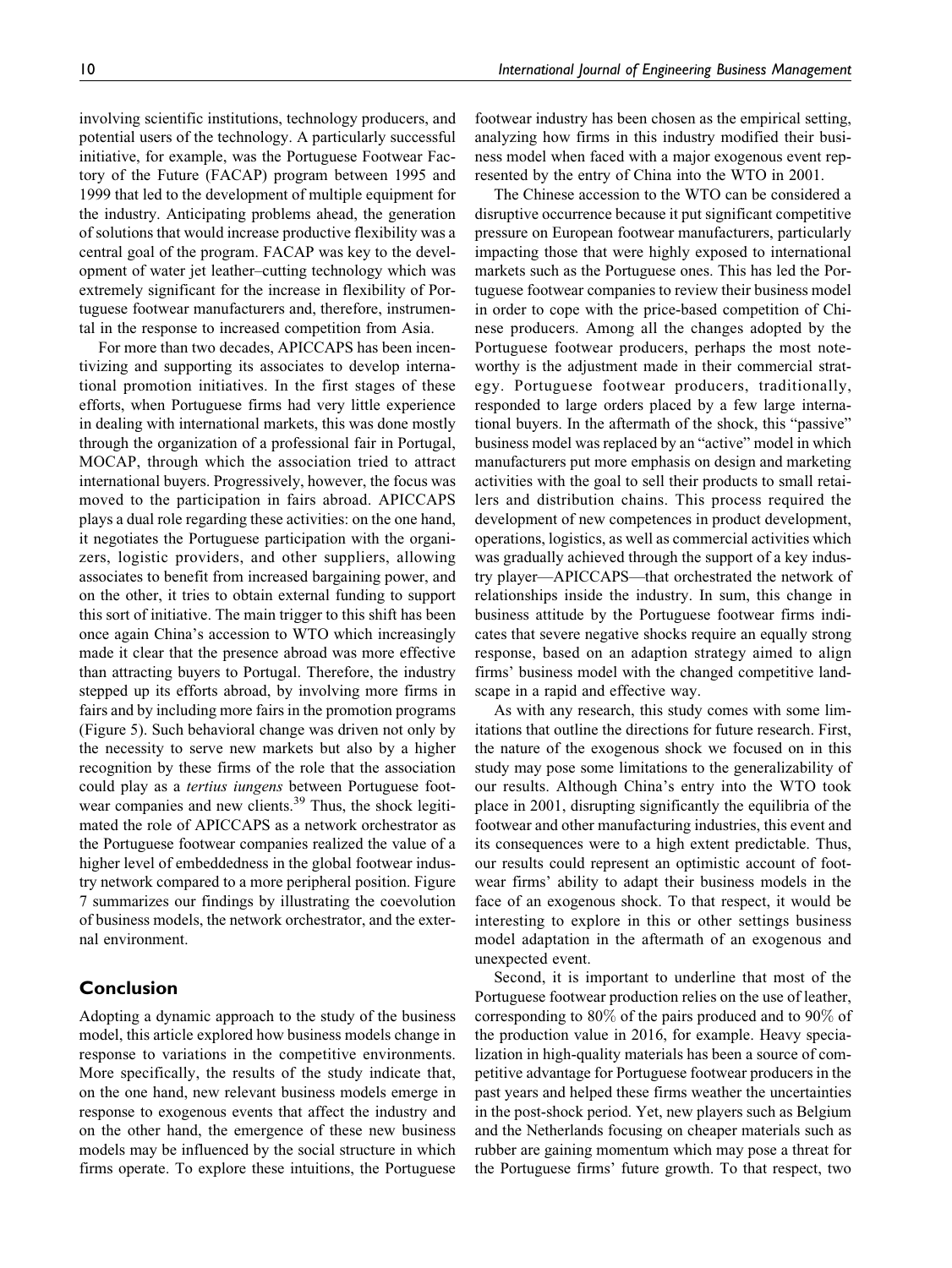distinct business models are worth noting here. One, where manufacturers mainly export their own production and another where they reexport footwear imported from other sources. The latter model has been gaining momentum especially in countries that have limited manufacturing activity. Future studies may explore this additional challenge faced by countries such as Portugal or Spain that have a more consolidated manufacturing tradition.

Finally, the strengthening of its position outside the European markets should be seen as a priority for the Portuguese footwear industry as diversifying the markets served is a way to reduce the threats associated with future downturns. Recent data seem to confirm this trend as countries such as Australia and the United States have registered three-digit growth in 2016 compared to 2011. One example of a company that has heavily focused on nontraditional markets for the Portuguese footwear companies is the brand Josefinas for which the United States has become the biggest market representing 35% of the total sales. Future studies may explore the role that such pioneering firms play in the industry's internationalization process in nontraditional markets.

### Declaration of conflicting interests

The author(s) declared no potential conflicts of interest with respect to the research, authorship, and/or publication of this article.

#### Funding

The author(s) received no financial support for the research, authorship, and/or publication of this article.

### ORCID iD

Vasco Rodrigues D<http://orcid.org/0000-0001-6991-2129>

#### **References**

- 1. Marketline. Global footwear industry report. Dublin: Market-Line, 2016.
- 2. Nenni ME, Giustiniano L and Pirolo L. Demand forecasting in the fashion industry: a review. Int J Eng Bus Manag 2013;  $37(5): 1-6.$
- 3. Osterwalder A. The business model ontology—A proposition in a design science approach. Dissertation 173, University of Lausanne, Switzerland, 2004.
- 4. Teece DJ. Business models, business strategy and innovation. Long Range Planning 2010; 43(2–3): 172–94.
- 5. Ghaziani A and Ventresca MJ. Keywords and cultural change: frame analysis of business model public talk, 1975–2000. Sociol Forum 2005; 20(4): 523–559.
- 6. Timmers P. Business models for electronic markets. Electron Markets 1998; 8(2): 3–8.
- 7. Osterwalder A and Pigneur Y. Business model generation: a handbook for visionaries, game changers, and challengers. New Jersey: John Wiley & Sons, 2010.
- 8. Johnson MW, Christensen CM and Kagermann H. Reinventing your business model. Harvard Bus Rev 2008; 86(12): 57–68.
- 9. Zott C, Amit R and Massa L. The business model: recent developments and future research. J Manag 2011; 37(4): 1019–1042.
- 10. Corbo L. In search of business model configurations that work: lessons from the hybridization of Air Berlin and Jet-Blue. J Air Transp Manag 2017; 64: 139–150.
- 11. Zott C and Amit R. The fit between product market strategy and business model: implications for firm performance. Strategic Manag J 2008; 29(1): 1–26.
- 12. Pirolo L, Giustiniano L and Nenni ME. The Italian footwear industry: an empirical analysis. *Int J Eng Bus Manag* 2013; 5: 34.
- 13. Demil B and Lecocq X. Business model evolution: in search of dynamic consistency. Long Range Planning 2010; 43(2– 3): 227–246.
- 14. Massa L and Tucci CL. Business model innovation. In: Dodgson M, Gann DM, and Phillips N (eds) The Oxford handbook of innovation management. Oxford: Oxford University Press, 2013, pp. 420–441.
- 15. Saebi T, Lien L and Foss NJ. What drives business model adaptation? The impact of opportunities, threats and strategic orientation. Long Range Planning 2017; 50(5): 567–581.
- 16. De Reuver M, Bouwman H and Maclnnes I. Business model dynamics: a case survey. J Theor Appl Electron Commer Res 2009; 4(1): 1–11.
- 17. Wirtz BW, Schilke O and Ullrich S. Strategic development of business models: implications of the Web 2.0 for creating value on the internet. Long Range Planning 2010; 43(2–3): 272–290.
- 18. Bogers M, Boyd B and Hollensen S. Managing turbulence: business model development in a family-owned airline. Calif Manag Rev 2015; 58(1): 41–64.
- 19. Haveman HA, Russo MV and Meyer AD. Organizational environments in flux: the impact of regulatory punctuations on organizational domains, CEO succession, and performance. Organ Sci 2001; 12(3): 253-273.
- 20. Tushman ML and Anderson P. Technological discontinuities and organizational environments. Adm Sci Q 1986; 31(3): 439–465.
- 21. Gulati R. Alliances and networks. Strategic Manag J 1998; 19(4): 293–317.
- 22. Kilduff M and Tsai W. Social networks and organizations. London: Sage, 2003.
- 23. Human SE and Provan KG. Legitimacy building in the evolution of small-firm multilateral networks: a comparative study of success and demise. Adm Sci Q 2000; 45(2): 327–365.
- 24. Lorenzoni G and Lipparini A. The leveraging of interfirm relationships as a distinctive organizational capability: a longitudinal study. Strategic Manag J 1999; 4: 317–338.
- 25. Hite JM and Hesterly WS. The evolution of firm networks: from emergence to early growth of the firm. Strategic Manag J 2001; 22(3): 275–286.
- 26. Marchegiani L and Pirolo L. The proximity paradox: how localization influences relational exchange and innovation diffusion. Evidences from a cluster level analysis. In: Galetic L (ed.) Proceeding of the second international conference "An Enterprise Odyssey: Building Competitive Advantage", Zagreb, Croatia, 17–19 June 2004, pp. 1301–1316. Zagreb: Innovation Institute.